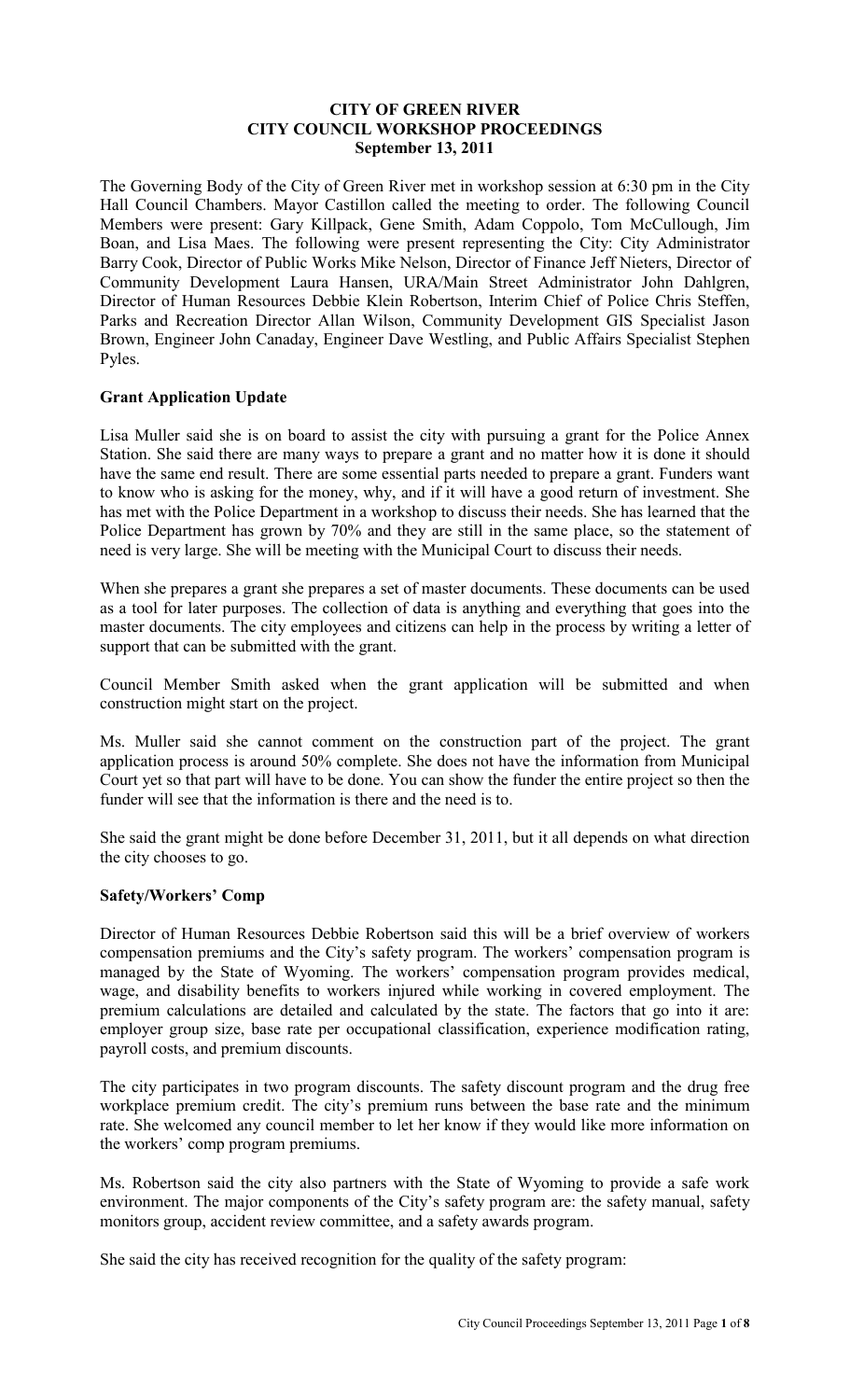- The 2009 Governor's Safety Award
- 2003 to present the Safety Health Achievement Recognition Program

She believes the city has a very good program in place.

The Mayor asked about risk management within the city.

Ms. Robertson said the state provides us with the information on what injuries are happening most often, and from that, we create our safety award program. She said each department within the city assesses the hazards that they face in their specific job and what they can do to make it safe.

Council Member Killpack asked how many workers' comp claims the city had in the last twelve months.

Ms. Robertson said she is not sure but she will get the information to the council.

Council Member Killpack commended her and the city staff for making sure the workplace is safe.

# **Concrete Concerns-Curbs, Gutter, Sidewalk, and 50/50 Program**

# **The Sidewalk 50/50 Program**

Director of Community Development Laura Hansen said the resolution for this program was created in 2001. The resolution established guidelines for the city to provide partial funding for curb, gutter, and sidewalk replacement.

Community Development GIS Specialist Jason Brown said the purpose of the program is to provide the timely repair of sidewalks located in the public right-of-way. In order to qualify for the program one of five conditions has to be met:

- The sidewalk section has heaved or settled causing differential elevation of at least  $\frac{1}{2}$  of an inch.
- The sidewalk section has spalled over more than 25% of its surface area.
- The sidewalk section has "road map" cracking over more than 75% of its area.
- The sidewalk section contains a single crack, which has opened more than a  $\frac{1}{2}$  of an inch.
- The sidewalk section contains two or more traverse or longitudinal cracks.

First, the Community Development Department receives an inquiry from the property owner to express interest in the program. Then the property owner needs to bring in a cost estimate to the Community Development Department. The contractor that submits an estimate has to be licensed with the city. The program has a first come first serve basis and if you request to participate in the program, and there are no funds available, then the homeowner is put on a waiting list for the next year. The program's yearly budget is \$20,000. The unit prices are \$8.90 a square foot for 4 inch, \$9.40 a square foot for 6 inch, and \$20 to \$30 a linear foot to replace curb and gutter.

Ms. Hansen said the program currently has \$2,049.09 in unexpended money. To date the total expenditures are at \$17,950.91. There were three applications from last year totaling \$6,606 and they have had six replacements from New Mexico Street totaling \$9,844.91. This program is offered to both residential and commercial.

# **Curb and Gutter Standards**

Ms. Hansen said the resolution was established in 2001 to show the standard curb and gutter design for new construction and reconstruction. However, only the criteria for replacement curb and gutter and capital improvement projects are specified but there are no specifications for new development.

City Engineer John Canaday said there are many advantages in having high back curbs. The driveway cuts can be used for ADA passing zones, they carry more water, can be cut for driveways, and provide better quality control for the flow line grades and concrete depth. You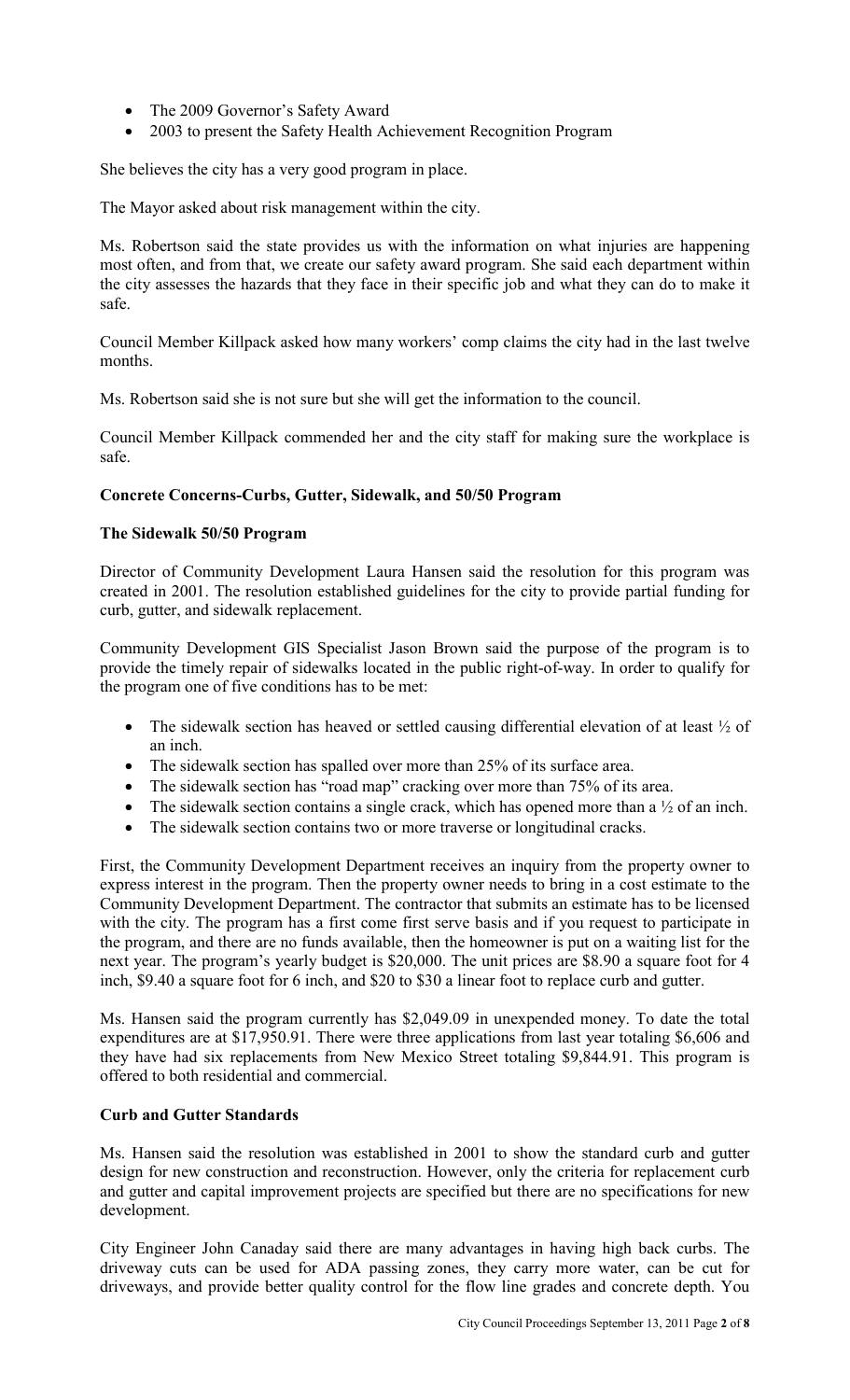can clean ice from the gutter easier. It keeps traffic in the roads and not on the sidewalks. It prevents blocking approaches and controls parking.

He said most curb ramps are installed on roll face curb. When the ramps are put in water runs around curb ramps and causes asphalt damage. It also backs water up at curb ramps causing ponding and extended surface degradation. Roll face curb wears out the broom faster on sweeping trucks because it requires more down pressure to sweep the bottom.

#### **Obstructions**

Ms. Hansen said obstructions like trailers and garbage cans being left out throughout the city are causing safety issues for pedestrian traffic, the visibility of children, drainage, the durability of concrete and asphalt, and appearance.

She said they are requesting an addition to Section 22.1:

It shall be unlawful for any person to erect, build, set up or maintain, in whole or in part, any fence, sign, vegetation, shop, building, materials, or any building or obstruction of any kind in or upon any street, avenue, alley, curb, gutter or sidewalk or any other public ground within this city; nor shall any sign, awning or other obstruction be suspended from any building, or in any other manner, into or over any sidewalk or street or alley, so as to obstruct in any manner the free passage of drainage, people, or in any manner obstruct travel.

Council Member McCullough said he feels the 50/50 program should only be for residential not commercial. He is for the high back curb, the obstruction ordinance, and adding to the 50/50 programs budget next year.

Council Member Boan supports the 50/50 program. He said if the money is there they should increase the budget midyear. It should be for both commercial and residential. He thinks the new subdivision should have a high back curb and the contractor should have to cut driveways in when a person builds a house. He supports the ordinance on obstructions and he asked if it passes when staff would be tearing out ramps.

Director of Public Works Mike Nelson said they would start as soon as they received the ok from council.

Council Member Coppolo said he does not understand why the city is charging residents to pave the sidewalks that the city owns. He thinks there are other things that are being funded throughout the city that are not as important as maintaining the streets and sidewalks.

Council Member Smith said the 50/50 program is a good thing, but if the city wants to own the sidewalks and regulate them, then they should maintain them. He said it should be offered to both residential and commercial. He said next year they should double the budget for this. There is a type of curb and gutter in one of the new developments that looks very nice and there is no obstruction in the gutters or damage. This roll face type should be the one that is required.

Council Member Killpack said the 50/50 program is a good program, but why is a resident having to pay for sidewalks that the city owns. He would like to see the program go to 100 percent paid for by the city. Some homeowners cannot afford to fix their sidewalks. He said curbs that are in the Deer Ridge Estates have nice curbs but he would vote on the high back curb. He asked if the sidewalk program is available to new subdivisions.

City Engineer Dave Westling said they are trying something with the new subdivision. They will have all high back curbs and when someone builds they can cut out the driveways. They will not put in the sidewalks until later. It will be a part of the Certificate of Occupancy. This will help with the breakage that occurs during the building process.

Council Member Coppolo asked why the contractor was not held accountable for the damage they did to the sidewalks.

Ms. Hansen said staff is currently working on this issue.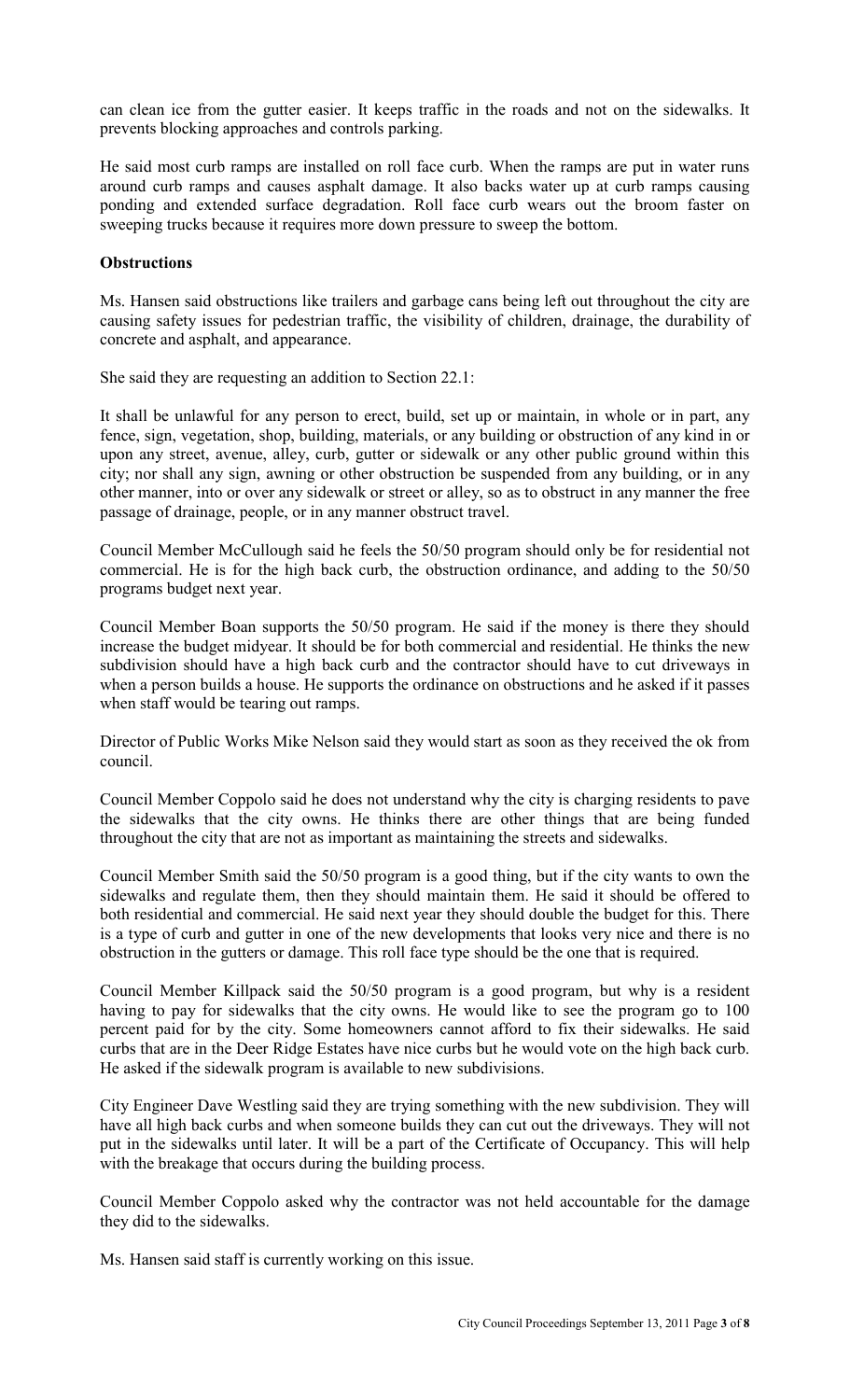Council Member Maes asked if any other cities assess the property to help pay for these things. Mr. Cook said most cities in Wyoming do assess property to pay for this.

Council Member Maes said midyear they should see if the money would be available to increase the budget for the program. She said the high back curb should be the standard. She agrees with the obstruction ordinance.

Council Member Coppolo said the money from the program that is not used should be carried over into the next year. He said he understands why people put a ramp in the gutter and he feels it will open a can of worms if the city goes in and tears them out.

The Mayor said if the city takes on the responsibility of taking care of the total costs of the program it would cost a large amount of money we do not have. Assessment has merit also.

New Mexico Street resident Dean Stoeger said he feels the council is unfair on how they went forward with this project. During the  $6<sup>th</sup>$  Penny projects the streets, curbs, and gutters were fixed, but now they aren't. This is not fair to other residents of the city. He said he was out of town when Council Member Boan left a letter on his doorstep about the sidewalks not being done. He tried to get a hold of him and never was able to. He feels if the city is not going to do something on a project they should inform the residents better. He said his property starts three feet from the sidewalk so he is wondering how the city can assess him for property he does not own.

Council Member Boan apologized for not returning his email. He tried to communicate with the residents to the best of his ability.

New Mexico Street resident Will Meese said if the residents are going to do the 50/50, and they get turned down, it is not a good thing. So, the city should look into paying one hundred percent. There are other things that get funded in the city that are not as important. He said if the city is going to regulate the sidewalks then the city should pay to maintain them.

Council Member McCullough said the city does not have the money for the sidewalks right now otherwise, they would do them.

New Mexico Street resident Tom Jarvie said now the residents on this street will have to wait to have the sidewalks, curbs and gutters done until the street needs to be repaved again. This is going to be around thirty years. He would recommend doing the whole project, sidewalks, curbs and gutters when the city does a street. He said he is very excited to see the street getting paved.

Council Member Smith said the city is doing the best they can with what they have. New Mexico Street was not even high on the street improvement plan list.

Council Member Coppolo said New Mexico Street was not even planned to be done, but it needed to be done, so the council found a way to include it. The streets have been neglected and that needs to be fixed too.

Mr. Cook said there are twenty-five streets that are above New Mexico on the list, but the city saw the need for New Mexico to be done.

New Mexico Street resident Mike Erspamer said he believes the city owns the sidewalks so they should pay to maintain them. He is happy that the street is getting done but he was disappointed that the sidewalks, curbs, and gutters will not be done. If the city does not have the money to all of it, they should do the parts that need to be done.

New Mexico Street resident Dan Larson said he will be taking part in the 50/50 program, but he does not know why the city cannot come up with a way to help residents by putting something in their curbs to help with entering their driveways.

City Engineer John Canaday said they will be starting the asphalt on New Mexico Street on Wednesday, September 14, 2011.

#### **Parking Issues**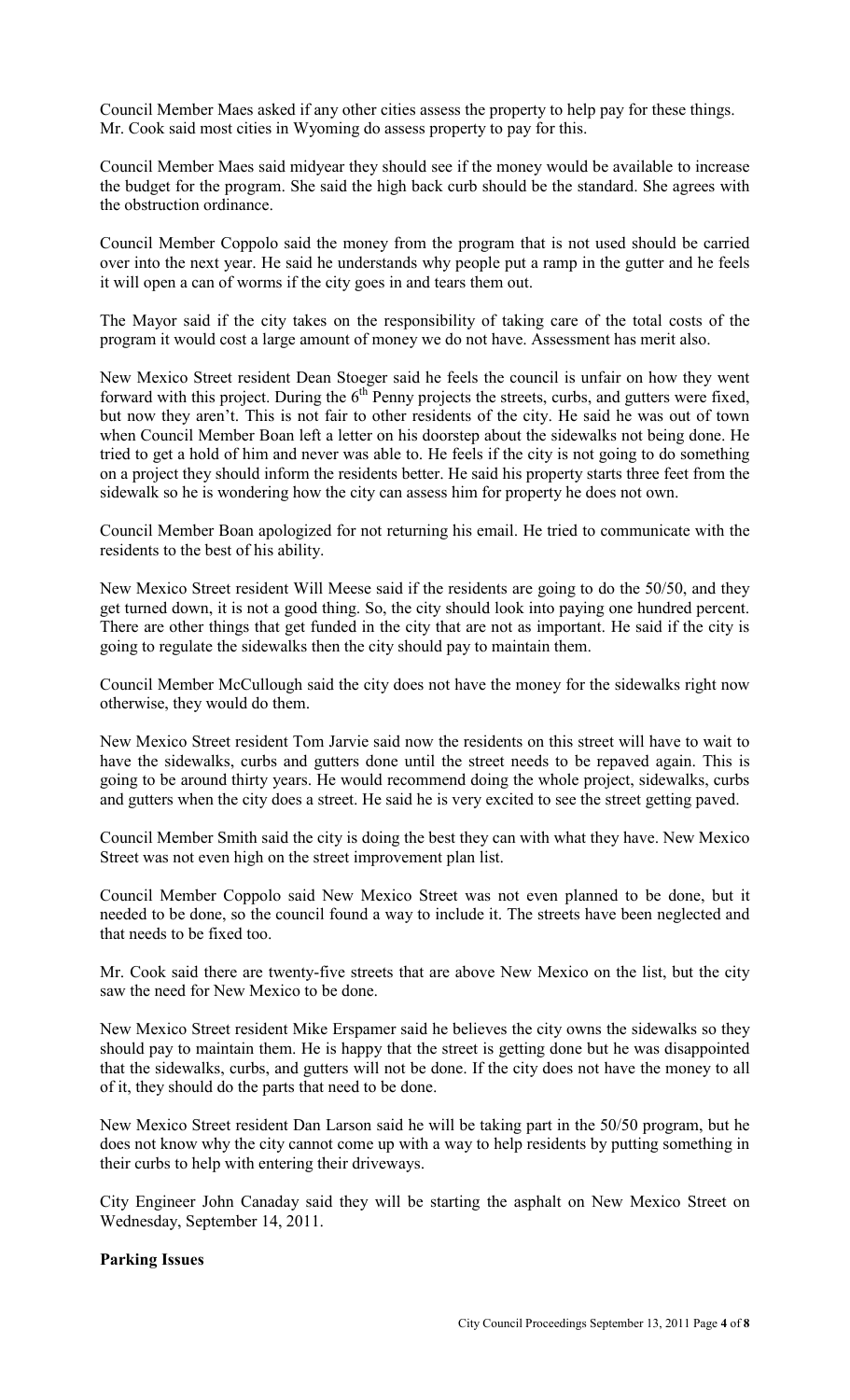Interim Chief Steffen said staff has been working on the parking ordinance issues particularly with trailers. He would like to clean the ordinance up to be able to enforce it. He is fine with having the ordinance, but he thinks it is confusing. They have asked other cities and towns in Wyoming on what they do. Casper has an ordinance in place that hands out permits for a fee that allows a person to park on the street for thirty days. Of course, the neighbors have to agree with it being parked on the street.

Council Member Coppolo said he agrees that it needs to be cleaned up. He likes the permit system but thirty days is too long. It is the children's safety that is important and trailers make it difficult to see them.

Interim Chief Steffen said the IT Department did an online pole that asked residents what they would like. Most people said it should stay at 72 hours or be shortened. He understands that in some locations it would make it hard to drive down the streets if there are trailers parked on both sides.

The Mayor asked who would administer the program, who would check for violations, how the permits would be posted, and what would they look like. He thinks the permits would create more of a problem then help.

Interim Chief Steffen said he thinks it would make sense for the Finance Department to handle it. Casper enforces the permit by ordinance with a date and time allowed and it has to be posted or they are ticketed. This is just a suggestion and would have to be looked into more to see exactly what will need to be done.

The Mayor asked how much they would charge for the permits.

Interim Chief Steffen said he believes it is fifty dollars for a thirty day permit.

Council Member Killpack said he is not in favor of the permit. They would have to make the cost of the permit high enough to discourage people from buying a permit over and over again to keep the trailer on the street.

Interim Chief Steffen said there would have to be limits listed in order to stop that from happening.

Council Member McCullough said he will not vote for anything thing less than seventy two hours. He would like to ordinance to clarify once the person is notified the trailer needs to be moved off the street, they do so within a certain time frame, and if it is not done in that time, they will be ticketed. People cannot just move the trailer five feet from where it was and consider that good; they will be ticketed if it is not off the street.

Council Member Smith said this is a safety issue and he is not in favor of the permits. He will not support anything more than seventy-two hours. It needs to be off the street within that time.

Council Member Coppolo said if they continued to have the trailer on the street, they will be ticketed.

Interim Chief Steffen said most people do follow the laws once they understand them.

Carl Morck asked if someone is loading their trailer and gets warned about it being on the street and then they go hunting and come back, will that person get a ticket for it being on the street again.

Council Member Coppolo said it would be left up to the officer to see what the circumstances are and go from there.

Council Member Killpack said if the city is going to enforce this they need to enforce it with everyone.

Interim Chief Steffen said he agrees.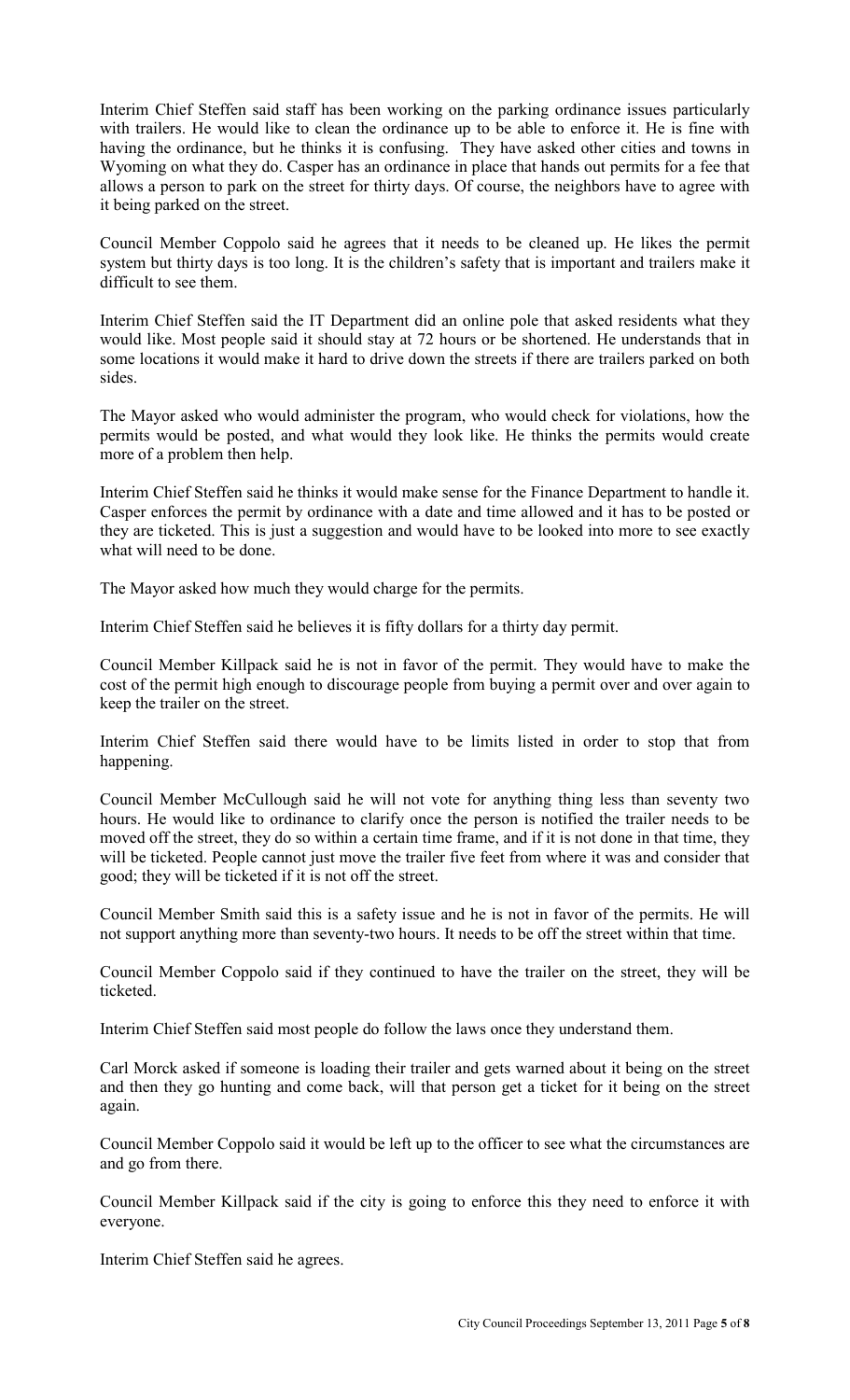Council Member Coppolo said RV's should be included in the ordinance and remove "in the same" wording.

The Mayor said they need to define the meaning of trailer too.

Council directed Interim Chief Steffen to write the ordinance with a seventy-two hour limit.

# **Financial/Budget Review**

Director of Finance Jeff Nieters reported the fiscal year ending June 30, 2011 as follows:

Actual Revenues:

- Local Sales tax  $$5,609,404$
- State Sales Tax \$6,800,854
- Services/ Interest/License/Permit/Grants \$1,197,668
- Property Tax  $-$  \$910,590
- Franchise Tax \$270,550
- Intergovernmental \$706,732
- Mineral Royalty/Severance \$1,054,597
- Fuel/Auto & Minor Taxes \$307,562
- State One Time Funding \$820,506

Mr. Nieters said the actual revenues are higher than the budgeted revenue and this is because the 2010 census calculations were supposed to start in February 2011. They did not start with the new distribution until May. That made it ten months of the old distribution and two months of the new distributions.

Actual Expenditures:

- Parks and Recreation \$4,117,263
- General Government \$2,873,755
- Police Department \$4,627,203
- Fire Department \$671,566
- Community Development \$649,344
- Public Works  $$2,358,857$

The expenditures were under what was budgeted by \$714,000. Most of the departments were under budget. In prior years, the carry-over in expenditures was higher, but this year that did not happen. There was twenty-seven pay periods so that changed the salaries and the taxes associated with them.

The Enterprise Funds accounts are based off of the rates that are charged for services rendered. These accounts did not go over budget. The Solid Waste account had a profit of \$188,688. The Wastewater account had a loss of \$82,690, and the Water account had a profit of \$573,300. The Wastewater was the only one that had a loss and that is why the increase was asked for.

Council Member Boan said in the total budget, one third of the line items went over budget. He said one third of the departments are over budget. He thinks this is not acceptable. He does not understand how the extra pay period was not budgeted.

Mr. Nieters said the extra pay periods only happen every seven years. This is not a huge amount but it does affect the bottom line. He said there are a lot of other things that go on throughout the year that effect things also, the comp-time payout, 40 hours of cash out for some employees, and the raises that occur during the year that are not budgeted. He cannot plan for things he does not know about.

Council Member Boan said the total budget overages are too high, but the city still came in under budget. This money could be used for something else. He feels people are just punching numbers in and not really planning out their budgets.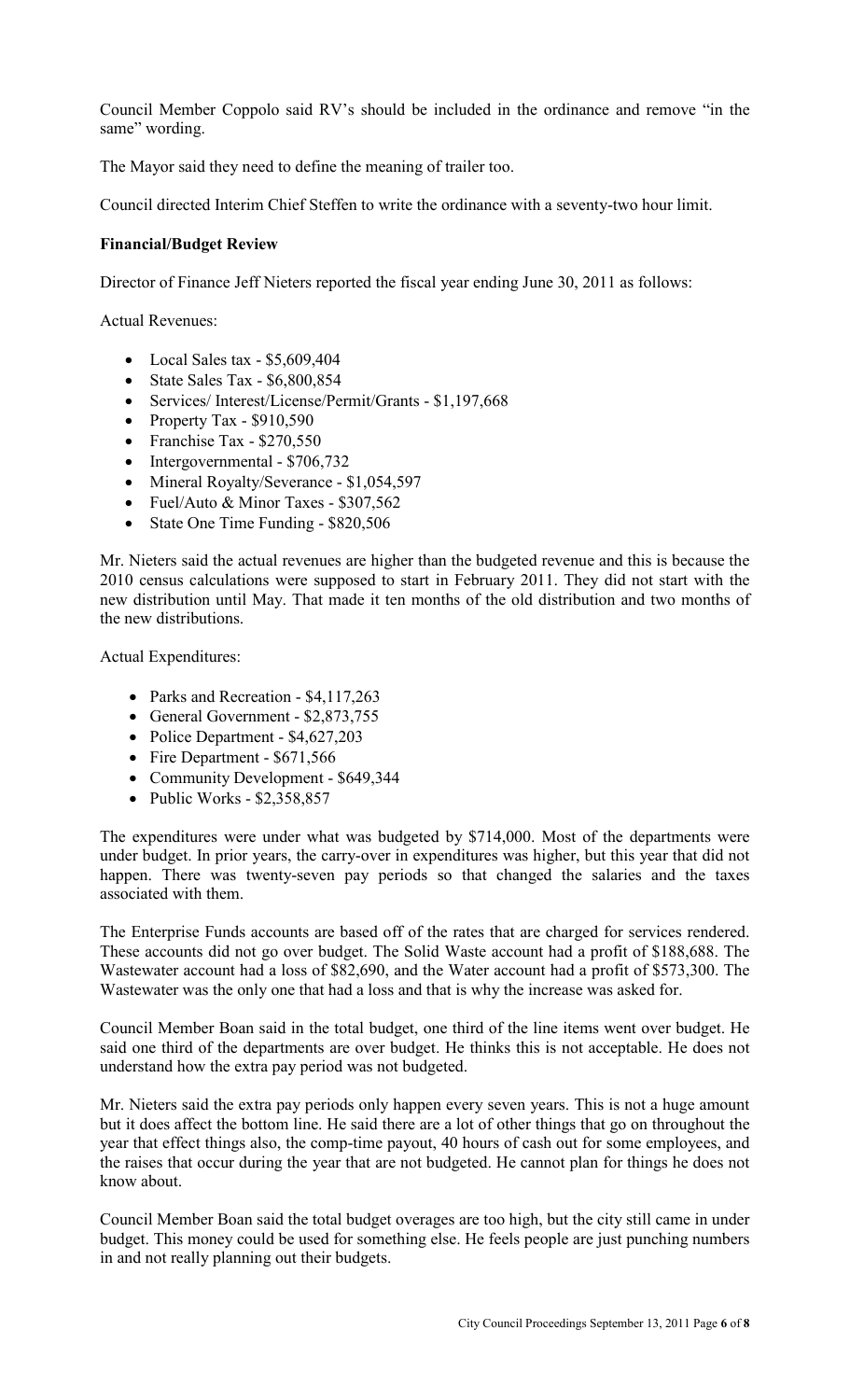He said the small tools in the Vehicle Maintenance Department have been growing by \$2,000 every year. The amount is higher than all the rest of the departments combined. He said some of the tools they are listing should not be listed under small tools. He asked if the mechanics are given a tool allowance every year.

Mr. Nelson said yes, \$400 a year.

Council Member Boan said this should not be increasing every year. It is not acceptable.

He said the Police Department is over budget in every department. This should not happen.

The city needs to look into the budget and not allow this to happen anymore.

Council Member Maes said you have to guess on what is going to be needed sometimes. Like snow removal, you can't know exactly what you are going to need for the year. This is where some of the money is left over.

Council Member Coppolo agreed there are some questions with the budget, but Mr. Cook is taking the initiative to fix some issues by doing the priority program budgeting.

Council Member McCullough said the departments need to be more accountable with the numbers they are putting in their budget.

Council Member Boan said overall it does not look pretty.

He said Parks and Recreation is the only one that did not go over budget and that's good.

Council Member Smith said a budget review process is valuable. He said if the same line item is off for three years in a row then it needs to be fixed.

He said Mr. Nieters has been doing this for a long time and he could make an estimate on those things and put it in the budget. It would be better to have it in the budget as an estimate rather than not have it there at all.

The Mayor said he was not happy with the way the budget went this past year. He asked Mr. Cook to look into the priority based budgeting. He also is putting a budget committee together and Council Members Smith and Boan will serve on it. He asked the members not to micro manage, but just stick to the tasks at hand.

Mr. Nieters said this is the first year since he has been with the city that the salaries went over. The 2011 budget had a 4.5% difference between the budgeted amount and the actual amount so he is asking how much closer they want it to be at.

The Mayor said he knows they can't have a perfectly balanced budget, and he knows the city has never gone over budget as a whole. He thinks keeping it in the 4% range is fine. The line items are going to go over but that is ok.

# **City Administrator's Report**

Mr. Cook said the workforce analysis will be presented at the October 11, 2011 workshop.

The Wild Horse Canyon, LLC had asked for an option to purchase property, and addendum to amend the option expires on September 15, 2011. They have not expressed any interest in pursuing the purchase. They give up that right on September 15, 2011.

He said the Traffic Committee has been discussing the issues occurring throughout the city with people leaving their garbage cans out on the street. They are not bringing them in after the garbage is picked up. This is creating a problem because the Street Department is not able to fix streets because garbage cans are in the way. He reminded citizens to bring their garbage cans in after the garbage has been picked up, there are ordinances requiring the placement of the cans.